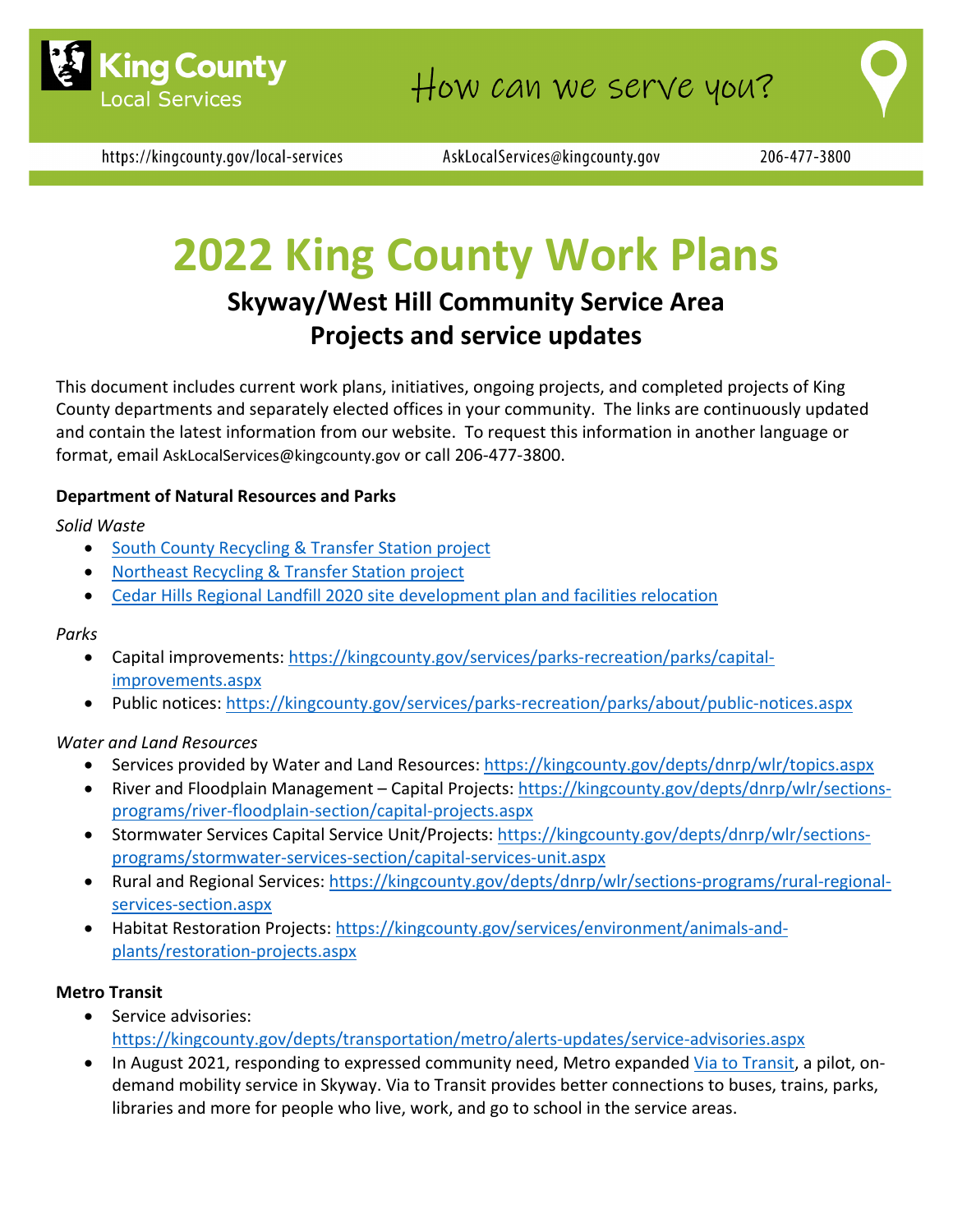- $\circ$  Riders can request an on-demand ride using the Via app or by calling the Via call center (206-258-7739). Passengers can get picked up steps from their front doors, and travel to/from the following places within the Rainier Beach/Skyway service area without needing a car:
	- Rainier Beach Link light rail Station
	- Kubota Garden
	- **Skyway Library**
	- Renton Transit Center
- o Available Monday–Saturday 5 a.m. to 1 a.m.; Sunday 6 a.m. to 12 a.m.
- $\circ$  Costs the same as a Metro bus ride and riders can pay with ORCA, Transit GO Ticket, or a credit/debit card.
- [Community Van](https://kingcounty.gov/depts/transportation/metro/travel-options/rideshare/programs/community-van.aspx) launched in December
- Metro is formally adding three trips on Route 107 in March to alleviate crowding associated with Seattle Public Schools bell times.
- In March, adding one trip on Route 106 on Saturdays and Sundays through partnership with City of Seattle

# **Department of Community and Human Services**

- 3 Housing Repair Program Projects \$63,500.00 approved
- The [Skyway \\$5 million Fund for Affordable Housing Requests for Proposals](https://lnks.gd/l/eyJhbGciOiJIUzI1NiJ9.eyJidWxsZXRpbl9saW5rX2lkIjoxMDAsInVyaSI6ImJwMjpjbGljayIsImJ1bGxldGluX2lkIjoiMjAyMjAxMjQuNTIyNjQzNzEiLCJ1cmwiOiJodHRwczovL3d3dy56b29tZ3JhbnRzLmNvbS96Z2YvU2t5d2F5NU0ifQ.E9gh8vM9-66x0tSieCpI39vHY85zK19FuygAI8Ckw1Y/s/972595119/br/125532959332-l) (RFP) is now open! DCHS and SWH residents, including a Community Advisory Committee, worked together over several months to co-develop the RFP. The primary objectives of the RFP are to:
	- $\circ$  Invest in new affordable housing in SWH for residents vulnerable to displacement and community members who have been displaced.
	- $\circ$  Align new affordable housing investments with the [Skyway-West Hill and North Highline Anti](https://lnks.gd/l/eyJhbGciOiJIUzI1NiJ9.eyJidWxsZXRpbl9saW5rX2lkIjoxMDIsInVyaSI6ImJwMjpjbGljayIsImJ1bGxldGluX2lkIjoiMjAyMjAxMjQuNTIyNjQzNzEiLCJ1cmwiOiJodHRwczovL2tpbmdjb3VudHkuZ292L34vbWVkaWEvZGVwdHMvY29tbXVuaXR5LWh1bWFuLXNlcnZpY2VzL2hvdXNpbmctaG9tZWxlc3NuZXNzLWNvbW11bml0eS1kZXZlbG9wbWVudC9kb2N1bWVudHMvUGxhbnMlMjBhbmQlMjBSZXBvcnRzL0V4Y1NtcnktS0MtU2t5d2F5V0hpbGwtTkhsbi1hbnQtZHNwbGNtbnQtc3RyYXRycHQuYXNoeD9sYT1lbiJ9.fFSFQCPpRRPR3RkbPzyLZZBBpS0Alh043k_j4I5uaRs/s/972595119/br/125532959332-l)[displacement Strategies Report](https://lnks.gd/l/eyJhbGciOiJIUzI1NiJ9.eyJidWxsZXRpbl9saW5rX2lkIjoxMDIsInVyaSI6ImJwMjpjbGljayIsImJ1bGxldGluX2lkIjoiMjAyMjAxMjQuNTIyNjQzNzEiLCJ1cmwiOiJodHRwczovL2tpbmdjb3VudHkuZ292L34vbWVkaWEvZGVwdHMvY29tbXVuaXR5LWh1bWFuLXNlcnZpY2VzL2hvdXNpbmctaG9tZWxlc3NuZXNzLWNvbW11bml0eS1kZXZlbG9wbWVudC9kb2N1bWVudHMvUGxhbnMlMjBhbmQlMjBSZXBvcnRzL0V4Y1NtcnktS0MtU2t5d2F5V0hpbGwtTkhsbi1hbnQtZHNwbGNtbnQtc3RyYXRycHQuYXNoeD9sYT1lbiJ9.fFSFQCPpRRPR3RkbPzyLZZBBpS0Alh043k_j4I5uaRs/s/972595119/br/125532959332-l) recommendations.
	- $\circ$  Invest in equitable and community-driven development projects that build wealth and financial stability in historically underserved communities.
	- $\circ$  Provide seed funding to community-driven, affordable housing projects in the early stages of development and support community-based organizations conducting Predevelopment and Acquisition, and/or Construction activities.

**For questions or communication about the RFP:** All questions, feedback, or inquiries related to the RFP should be directed to Joanna Armstrong, RFP Coordinator at [DCHSContracts@kingcounty.gov.](mailto:DCHSContracts@kingcounty.gov) The RFP closes at 1:00 p.m. PST on Monday, March 28, 2022.

## *Older Adults Program*

• Women United is a part of the Veterans, Seniors and Human Services Levy (VSHSL) funded Kinship Care provider network. This small organization receives \$25,000 annually through the VSHSL to provide mentoring and support to grandmothers and other relatives caring for children because the parents are unable to provide care.

## **Road Services**

- Projects, plans, reports & standards: <https://kingcounty.gov/depts/local-services/roads/projects-plans.aspx>
- Closed and restricted roads:<https://gismaps.kingcounty.gov/MyCommute/>